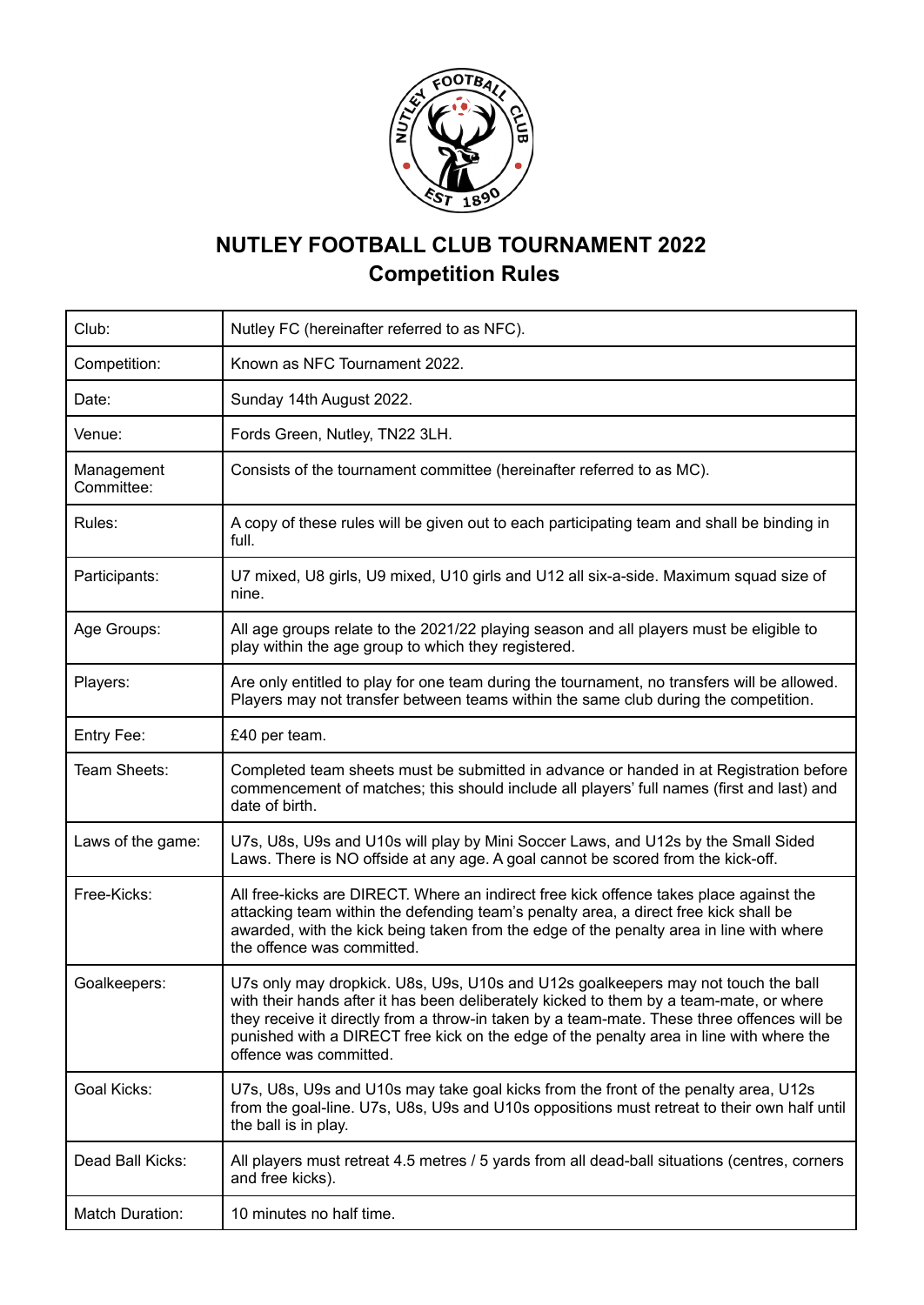| Results/Tables:       | Will be registered by the Control Tent; but league tables will only be recorded for U9s,<br>U10s and U12s - U7s and U8s play non-competitive and so no league tables will be<br>produced.                                                                                                                                                                                                  |                                                        |  |
|-----------------------|--------------------------------------------------------------------------------------------------------------------------------------------------------------------------------------------------------------------------------------------------------------------------------------------------------------------------------------------------------------------------------------------|--------------------------------------------------------|--|
| Reporting of results: | The winning side (or home side in the event of a draw) shall be responsible for reporting<br>the result of the game to the Control Tent at the conclusion of each game. The Referee<br>will hand the winning Manager a result slip as required.                                                                                                                                            |                                                        |  |
| Points:               | 3 points for a win; 1 point for a draw – league positions decided in order by: (1) total<br>points; (2) goal difference; (3) goals scored; (4) result between two sides and (5) by the<br>tossing of a coin.                                                                                                                                                                               |                                                        |  |
| Extra Time:           | There will be NO extra time to ensure the timetable is maintained. All semifinals and finals<br>that end in a draw will go straight to a penalty shoot-out. Added time is at the discretion of<br>the referee.                                                                                                                                                                             |                                                        |  |
| Penalty Shoot-Out:    | Three penalties each team; then sudden death – penalty takers can be from the full squad<br>(except those sent off) but no penalty taker may take a second penalty before everyone<br>has taken one. Penalties alternate between opposing teams. In the event of a team<br>having a player sent off, the opposition must nominate one of their own players who will<br>not take a penalty. |                                                        |  |
| Trophies:             | U7s, U8s and U9s will all receive a memento of the day.                                                                                                                                                                                                                                                                                                                                    |                                                        |  |
| Substitutions:        | All age groups may use 'Rolling Substitutions'.                                                                                                                                                                                                                                                                                                                                            |                                                        |  |
| Kit:                  | Team named second are to change shirts or wear bibs where shirt clashes occur -<br>referees will advise.                                                                                                                                                                                                                                                                                   |                                                        |  |
| Equipment:            | All ages must wear appropriate footwear AND covered shin-guards. Keepers may wear<br>tracksuit bottoms. No jewellery to be worn on the field of play.                                                                                                                                                                                                                                      |                                                        |  |
| Pitch Size:           | All pitches will be approximately 50 yards X 30 yards; with a penalty area and a penalty<br>spot 6 metres from the goal-line.                                                                                                                                                                                                                                                              |                                                        |  |
| Ball:                 | U7s, U8s, U9s & U10s - Size 3. U12s - Size 4. The named home team is responsible<br>for providing the match ball.                                                                                                                                                                                                                                                                          |                                                        |  |
| Goals:                | 12' X 6' - safety anchored to the ground to avoid toppling forward.                                                                                                                                                                                                                                                                                                                        |                                                        |  |
| Forfeiting Match:     | If any team is not ready to start their game at the prescribed time, at the referee's<br>discretion the match can be awarded to the non-offending team with 3 points given.                                                                                                                                                                                                                |                                                        |  |
| Discipline:           | U7s, U8s, U9s and U10s will follow the normal laws that apply to Association Football. In<br>U12s a cautionable offence will result in a blue card and a timed suspension from the<br>match of 2 minutes. The release of players from a temporary suspension is at the<br>direction of the referee. For further more serious offences the table below applies.                             |                                                        |  |
|                       | <b>Offence</b>                                                                                                                                                                                                                                                                                                                                                                             | <b>Penalty</b><br>(to be administered during festival) |  |
|                       | Receiving a second 'blue card' in the<br>same match                                                                                                                                                                                                                                                                                                                                        | 1 match suspension                                     |  |
|                       | Denying a goal or an obvious goal scoring<br>opportunity                                                                                                                                                                                                                                                                                                                                   | 1 match suspension                                     |  |
|                       | Use of offensive, insulting or abusive<br>language and/or gestures                                                                                                                                                                                                                                                                                                                         | 2 match suspension                                     |  |
|                       | Attempting to kick or strike another player<br>Violent conduct<br>Serious foul play                                                                                                                                                                                                                                                                                                        | 3 match suspension                                     |  |